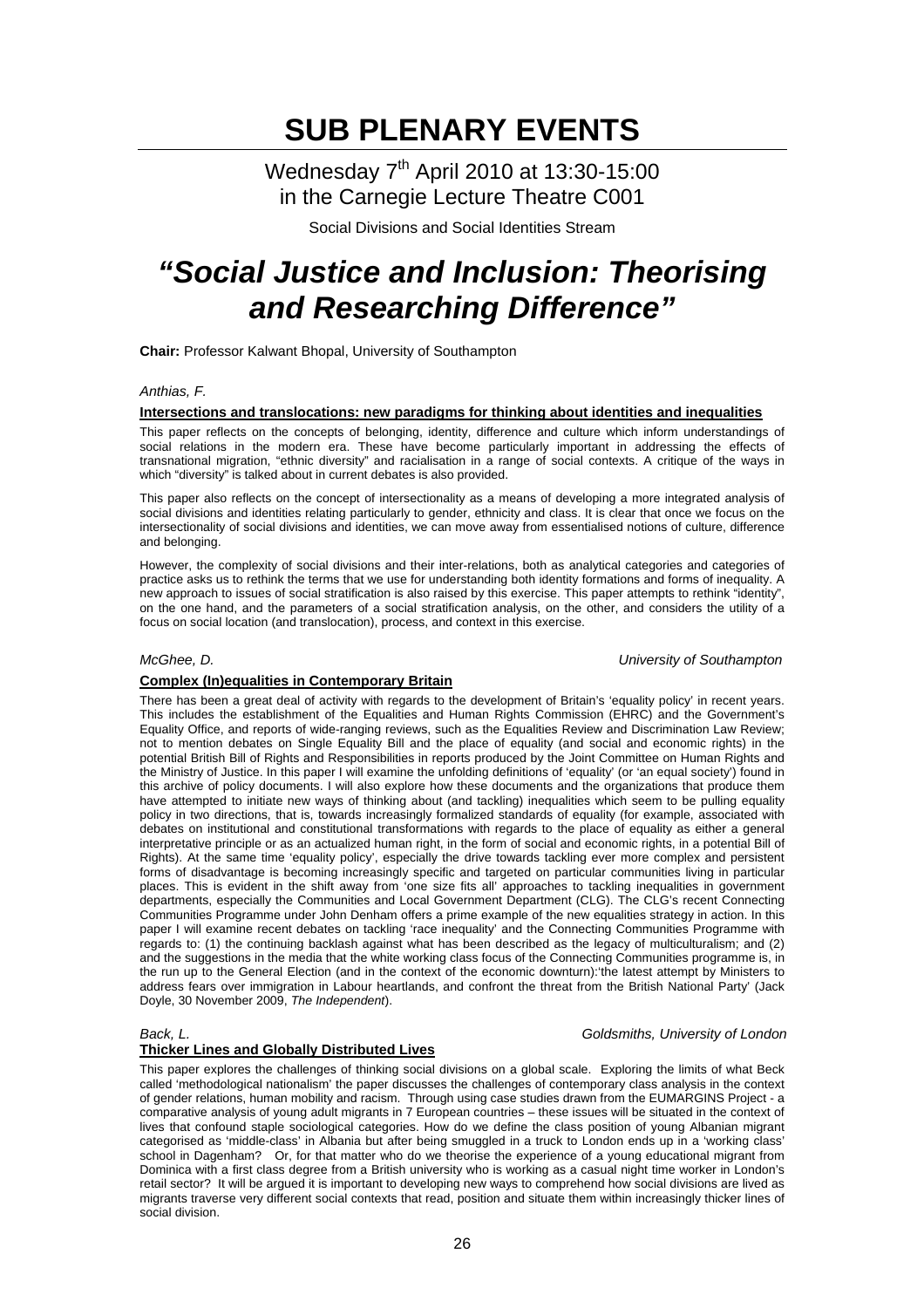### Wednesday 7<sup>th</sup> April 2010 at 13:30-15:00 in the Govan Mbeki A005

Medicine, Health and Illness Stream

## *"Health and Suffering"*

**Chair:** Professor Gillian Bendelow, University of Sussex

### *Bradby, H., Wilkinson, I., Lakeman, R.*

In recent years, an unprecedented number of publications have advanced the view that social science falls woefully short of providing us with a proper account of the lived experience of human suffering. There is no disputing that a prodigious range of data gathering techniques are at our disposal for documenting the incidence of violence, injury, and oppression. It is also readily acknowledged that a great deal of terminology has been designed for the purpose of drawing aspects of human affliction within an analytical frame; but nevertheless, it is argued that a major deficit remains in our ability to pay heed to what suffering actually does to people. On these grounds, a protest is levelled towards the ways in which the methodological practices and cultural grammar of social science appear to militate against the possibility of attending to the lived realities of pain, harm and material hardship. In this protest there is also an appeal for reform. To this end, in the creation of 'languages of pain through which social science [can] gaze at, touch, or become textual bodies in which pain is written' it is suggested that we advance our capacity for both human and social understanding (Das 1997b). This session explores these developments with reference to the concept of social suffering and offers a critical appraisal of 'social suffering' as tool of social analysis and as a guide to uncovering the moral grounds of social experience.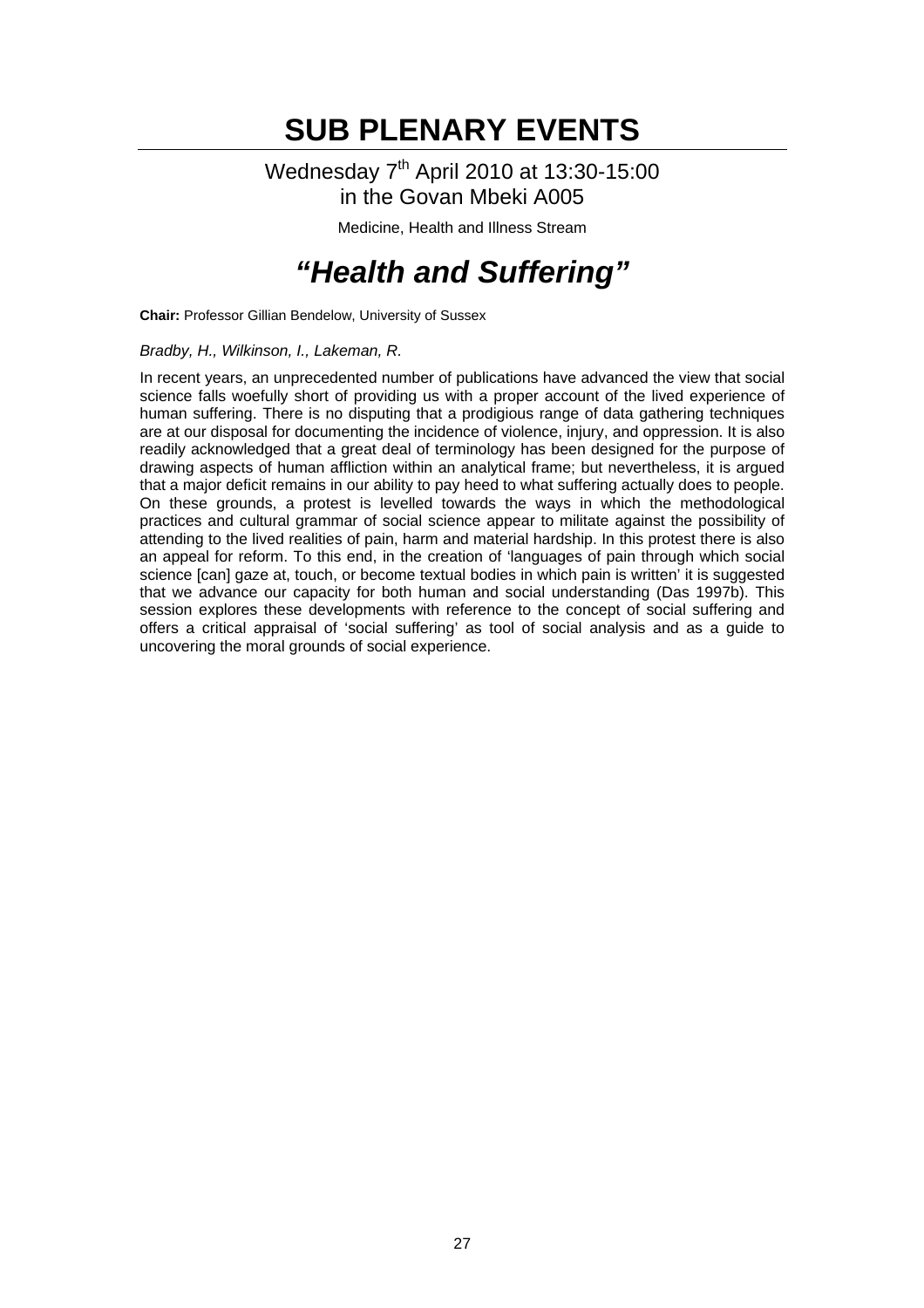### Wednesday 7<sup>th</sup> April 2010 at 13:30-15:00 in George Moore M001

Families, Relationships, Lifecourse Stream

# *"Lesbian and Gay Relationships: Civil Partnerships and Family Living"*

*Nordqvist, P. University of Manchester* 

#### **Managing looks: Negotiating family resemblances and unequal lives in lesbian donor conception**

This paper explores the meaning of physical family resemblances in the context of lesbian donor conception. It addresses how physical family resemblances relate to and interconnect with social inequalities in family life, and the social marginalisation of same-sex families. There is evidence to suggest that the social construction of family resemblances informs heterosexual couples donor conception practices. However, considerably less attention has been paid to lesbian couples' perceptions of such resemblances, and it remains largely unclear how lesbian couples negotiate the selection of sperm donors in the UK. Exploring this neglected area of research, the paper draws on a qualitative interview study including 25 lesbian couples in England and Wales who pursue self-arranged and/or clinical donor conception in the context of their relationship. Building on the work by Finch (2007), Marre and Bestard (2009) and Mason (2007), and set in the broader context of anthropological and sociological work in the area of kin and connectedness, the paper examines lesbian couples' conceptualisations of family resemblances in the context of their reproduction. The paper argues that lesbian couples utilise physical characteristics as a way of constructing and displaying family bonds, and that, in doing so, they seek to counteract the discrimination and inequality that they experience as lesbian couples and same-sex families. The paper concludes that family resemblances play a key role in the identification of legitimate families, demonstrating the unremitting hegemonic power of the conventional heterosexual, biogenetic family.

### *Taylor, Y., Ryan-Flood, R., Gabb, J., Fish, J.*

### **Lesbian and Gay Parenting: Sexuality, Class, Citizenship. Authors (Yvette Taylor and Roisin Ryan-Flood) meet critics (Jacqui Gabb and Julie Fish)**

This 'author meets critic' session will provide opportunity to discuss two recent, related publications: Lesbian and Gay Parenting: Securing Social and Educational Capital. Palgrave Macmillan (2009, Yvette Taylor) and Lesbian Motherhood Gender, Families and Sexual Citizenship Palgrave Macmillan (2009, Róisín Ryan-Flood). Lesbian and Gay Parenting breaks new ground by showing the ways social class is central to queer families, drawing upon interviews with lesbians and gay men in the UK. Much current work on lesbian and gay kinship still overlooks the significance of socio-economic status: this book explores the intersections between class and sexuality in lesbians' and gay men's experiences of parenting and the everyday pathways navigated therein, from initial routes into parenting and household divisions of labour, to location preferences, schooling choice and community supports. Lesbian Motherhood draws on interviews with lesbian parents in Sweden and Ireland, examining reproductive decision-making, reproductive healthcare, and the everyday spaces of parenthood, providing a resource for scholars within a range of disciplines, including family studies, gender studies and queer theory.

*Mitchell, M., Dicken, S., and O'Connor, W. National Centre for Social Research* 

### **Equality and social inclusion for same-sex couples in the context of legislative changes**

The Civil Partnership Act (2004), the Employment Equality (Sexual Orientation) Regulations (2003) and the Adoption and Children Act (2002) prospectively created a completed new social environment for same-sex couples and their families. This qualitative research used in-depth interviews with 47 members of same-sex couples to examine how they experienced these legislative changes, in particular whether they felt more socially included in society and their feelings about increased state involvement in their lives. The research suggests that the effects of the legislation are complex and cannot be simply reduced to positive or negative impacts for same-sex couples as a whole. It draws out various policy implications, especially the way in which same-sex relationships and lesbian and gay parenting provide challenges for legal frameworks for 'married' life and appropriate parental role models. It also questions the meaning of equality for same-sex couples and the different ways in which social inclusion and social justice must be understood to take account of the varied ways of living among them.

*Einarsdottir, A. University of Manchester* 

### **Marriage Projects: Young Couples' Civil Partnerships**

This paper explores the structuring of young couples' Civil Partnerships, and compares them to young heterosexual marriages documented by British research in the 1980s and 1990s and to earlier generations of same sex relationships documented in the 1990s. The paper pays particular attention to how finances, sexual commitments and family-making are organised in formalised relationships. It discusses the preliminary findings of a UK based qualitative research project, funded by the Economic and Social Research Council, that is studying people who were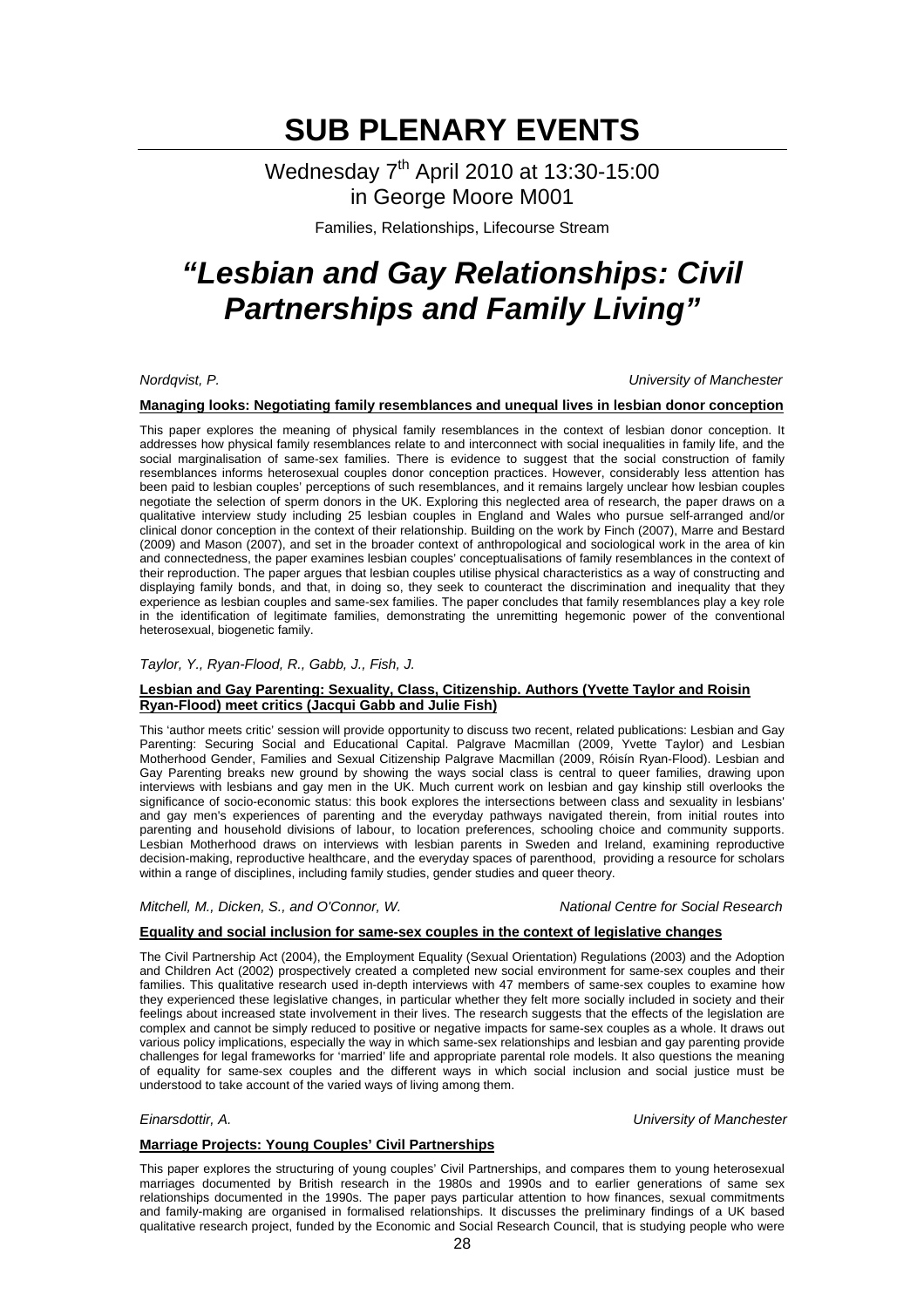aged under 35 when they entered into Civil Partnership. The study involves 60 joint and 120 individual interviews and in this paper we analyse the interview data to illuminate how the structuring of couples' relationships are linked to socio-cultural, biographical and temporal factors. Participants mostly presented their relationships as 'marriages', and we suggest they can be understood as contemporary marriage projects that involve couples negotiating cultural scripts, relational practices and personal orientations. There are some striking similarities between the relationships we studied and the young heterosexual marriages documented by previous research. However, it cannot be concluded (as previous studies would suggest) that gendered biographies are the dominating influences on these 'marriages', or that sexually marginalised biographies are the dominating influence on young couple's same sex relationships. The structuring of young couple's Civil Partnerships points to the multidimensionality of contemporary 'marriages' and the need to develop analytical frames to fully grasp this.

*Thomas, M. Cardiff University* 

#### **Just married? Negotiating lesbian and gay couple perspectives on civil partnership.**

This paper reports on a qualitative research study exploring the strategies and techniques employed by same-sex couples in constructing and negotiating the new identity of civil partner.

The Civil Partnership Act 2004 offers lesbian and gay couples access to a package of rights broadly equating to civil marriage. Although the legislation assumes parity of esteem with heterosexual couples, the research data show that same-sex couples are called upon to perform particular tasks in and accounting for and making sense of their status as civil partners. Narrative analysis of interview data suggests that this work is carried out in a number of contexts, from the highly heterosexualised space of the register office to the home, neighbourhood and workplace.

Whereas civil partnership can be seen as a challenge to heterosexist dominance, this new form of visibility presents a number of challenges and dilemmas. Although couples reported civil partnership as a positive experience, this was often a bittersweet process which itself highlighted the limited acceptance afforded to lesbian and gay couples from family, friends, work colleagues and others. Far from offering a transparent, intelligible form of recognition, the study suggests that civil partnership can also be seen as a marginalised status which requires lesbian and gay couples to reconcile contradictory notions of conformity and dissidence, assimilation and resistance.

This research was carried out as part of ESRC-funded study of legal recognition for same-sex couples in the UK, Canada and the US State of California.

*Bruce, K University of Southampton* 

#### **Doing it 'properly': The role of tradition and reflexive coupledom in contemporary wedding and civil partnership rituals**

This presentation will reflect on ways in which contemporary weddings and civil partnerships reinforce and challenge heteronormativity through their engagement with tradition. Findings from case studies (in which couples were followed through the process of planning a wedding or civil partnership) and retrospective interviews (with couples who have had a wedding or civil partnership since December 2005), as well as a photograph project carried out with many of the 30 couples included in the research, will form the basis of the discussion. Dominant ideas in sociological theory, such as Giddens' (1992) post-traditional order in which people are unconstrained by tradition and patriarchy, pioneered by gay couples, tend to ignore the socio-cultural constraints on this supposedly all-pervasive reflexivity (Heaphy, 2008). They also neglect the importance of recognising how tradition can take a meaning-constitutive form (Gross, 2005). The new concept of 'reflexive coupledom' will be used to try to overcome the tendency to overlook the importance of emotion in much theorising about intimacy. It will also be used as a way of talking about reflexivity without lifting individuals out of their context in complex social relationships. The following issues will be considered: If couples do follow heterogendered scripts then how do they justify practices that they would not necessarily reproduce in their everyday lives? Do same-sex couples appropriate, reject or create a bricolage of heterogendered ritualised practices such as the white bridal dress and language such as 'bride' and 'groom'? What is the significance of this?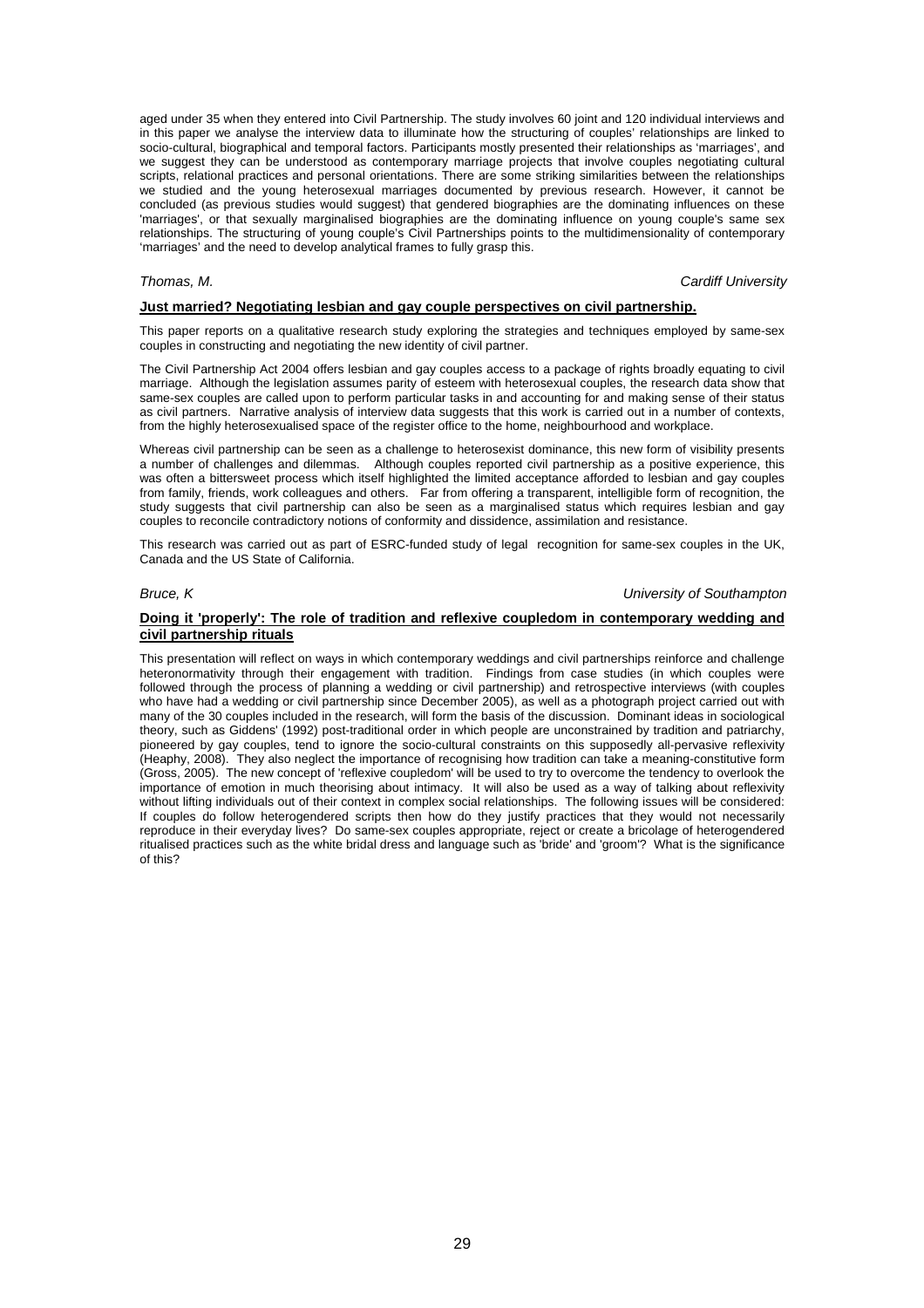Thursday 8th April 2010 at 09:00-10:30 in Carnegie Lecture Theatre C001

Theory Stream

## *"Considering Amartya Sen's Ideas of Justice"*

*Walby, S.* Lancaster *University* 

### **Changing Interpretations of Capabilities: The Contested Neoliberalisation of Sen**

Amartya Sen's early work informed the challenge to the governmental assumption that economic growth was the preeminent indicator of progress. His concepts underpinned both the creation of the United Nations Development Project 'Human Development Indicator' which included education and longevity alongside income as indicators of progress and also the wide range of aspirations underpinning the UN Millennium Development Goals. In ways such as these, Sen's work supported global justice projects. But Sen's work is open to multiple readings. Some recent, more theoretical, interpretations have focused on the elements of choice and opportunity that are also present within his concept of capabilities. This shifts the emphasis away from 'just outcomes' towards the prioritisation of choice and opportunity. The Equality and Human Rights Commission is developing a new Equality Measurement Framework, drawing on Sen's work on capabilities – but which Sen? What is the relationship between the frameworks of equality, human rights and capabilities? Can they be aligned and synthesised; or are there intrinsic tensions between these approaches? What is Sen's legacy for projects of global justice today?

*Mah, A. Humboldt University* 

### **The Global Reach of Sen: Working Lives, Entangled Histories and Social Justice**

Amartya Sen's work has wide-ranging analytical potential for exploring common challenges and issues which straddle different parts of the world. In The Idea of Justice (2009), Sen expands and situates the capability approach within a broader theory of justice, stressing the importance of public reasoning and the plurality of reasons in shaping evaluations of justice. With its emphasis on public reasoning and the promotion of people's capabilities in life and in work, Sen's Idea of Justice represents an important challenge to the prevailing models, logics and practices of global capitalist development. Some scholars have argued that Sen overemphasises the role of the individual, and that his ideas remain embedded in the political philosophy of Liberalism. However, Sen's theories of social justice have important implications for public action and social change, particularly in relation to working lives and entangled global histories. Sen's focus on the removal of injustices as opposed to a Rawlsian 'perfectly just society' is an important step towards reducing social inequalities and barriers related to class, gender, ethnicity, caste, location, religion and community. The analytical potential of Sen will be explored through the lens of work, gender and the lifecycle, drawing on comparative, historical and sociological examples from Europe, Asia and Africa.

*Bonvin, J. University of Lausanne*

### **Democracy and Public Reasoning in the Capability Approach: Toward a Sociological Understanding**

Sen's capability approach insists on the tight connection between democracy and social justice. In Development as Freedom, three key dimensions were emphasized: democracy as the exercise of public reason (i.e. not reduced to public balloting) has an intrinsic value insofar as the capability to participate into the public debate is valuable in itself; it has an instrumental value since it helps people support their claims and defend their rights more efficiently; and, most important, it has a constructive value in that it allows people to be active participants in the overall social fabric, i.e. in the construction of social values and norms, public policies, etc. This constructive dimension of democracy as public reason is crucial in Sen's approach, it applies not only to political decision-making but to all exercises consisting in describing social reality (i.e. choosing the relevant information following his concept of "description as choice") and assessing it.

Sen's fascination for democracy has raised sharp criticisms: real democracy does not match Sen's ideal at all; such an insistence on process freedom (democracy) has a detrimental effect on opportunity freedom (social justice); only active deliberators would be allowed to enjoy the full benefits of democracy (cf. Cohen's objection of athleticism), etc. In his most recent book, The Idea of Justice, Sen strives to answers these criticisms: he develops and clarifies his notion of democracy as public reasoning, emphasizes the relevance of issues such as the informational role of democracy, tolerant values, the inescapable plurality of principles, the necessity to connect opportunity freedom and process freedom, the focus on the comparative rather than just the transcendental etc. The presentation will assess to what extent The Idea of Justice takes up the challenge raised by the criticisms and paves the way toward a more sociological conception of democracy as public reasoning. The potential of the concept of "capability for voice" as a prerequisite for such a view will be explored.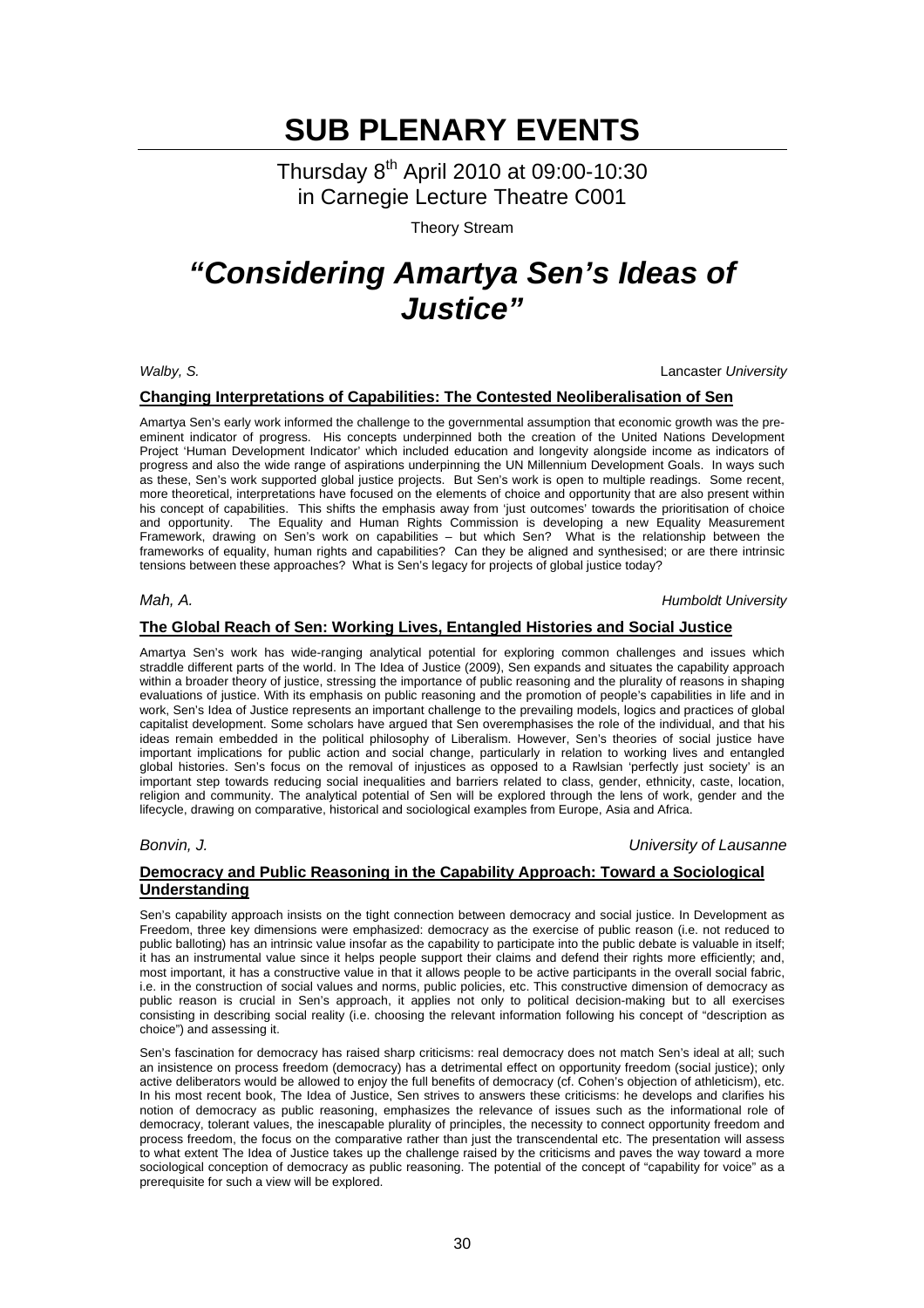### **Public Reasoning Without Sociology: Problems in Sen's Theory of Justice**

Sen's recent book, The Idea of Justice, is about public reasoning and the claims of justice in an unequal world. It is comprehensive in its citation of relevant sources, with the very conspicuous absence of any reference to sociological literature. At the same time, his approach to 'capabilities' makes many sociological claims about inequalities. How are we to understand sociology's absence from Sen's account of public reason despite the relevance of sociology to the understanding of inequalities? I shall address this puzzle in the light of an old distinction between formal and substantive approaches to the economy. Although the 'capabilities' approach makes an overture to substantivism, Sen's location in social choice theory places him in the formal (or analytic camp). Analytically, economics is sympathetic to liberal and utilitarian understandings of justice. Within broader analytic social theories, the utilitarian approach to action has been countered by an approach that stresses lifeworld and communicative action. In this context, the approach to 'rights' in the one form of analytic theory is complemented by 'recognition' in the other. In this presentation, I shall suggest that both approaches squeeze out the role of substantive sociological argument, which would address capabilities as embedded in social relations.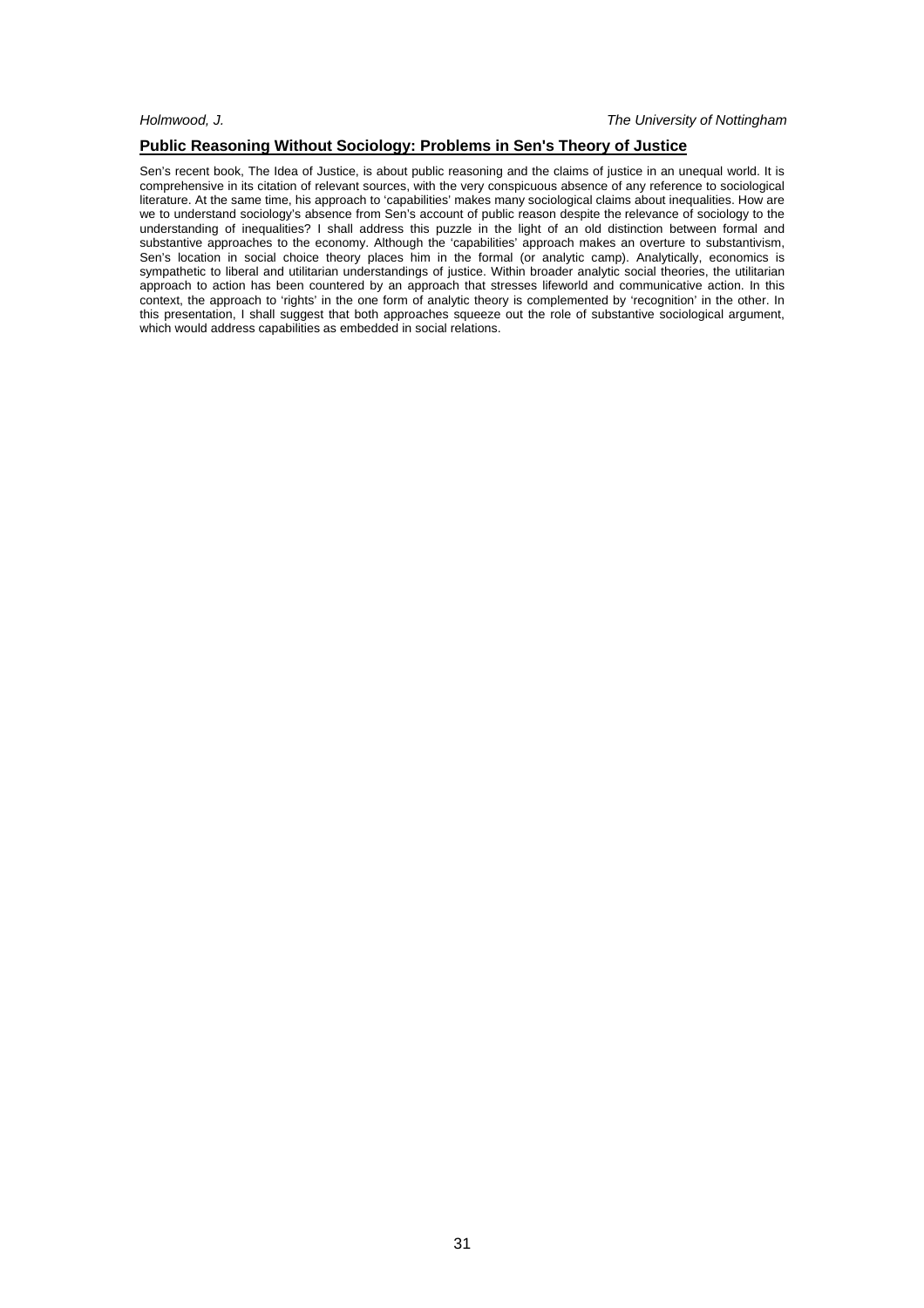Thursday 8th April 2010 at 09:00-10:30 in the Govan Mbeki A005

Economy and Society Stream

## *"The social and economic impacts of the current recession"*

We are repeatedly hearing contradictory messages about the current recession. It is coming to an end, there are 'green shoots of recovery', retail profits are high, unemployment has recently been falling; on the other hand, the number of people without jobs is rising, debt problems are increasing, the housing market is uncertain, public sector cuts threaten jobs. It is important that sociologists make an input to these debates. This sub-plenary roundtable will seek to raise issues about the sociological impact of the recession such as: who are the winners and losers? How do current patterns of unemployment reflect existing divisions of class, gender and ethnicity? What is the impact on vulnerable workers? Will job security be diminished? How are households and families responding? What will be the impact on the welfare state? What is likely to be the effect on migration patterns? What are the likely longer-term impacts for the British economy ? How do the impacts of the recession vary in other countries?

Speakers: Graham Crow, University of Southampton Kevin Doogan , University of Bristol Anna Pollert, University of the West of England

Chair: Harriet Bradley, University of Bristol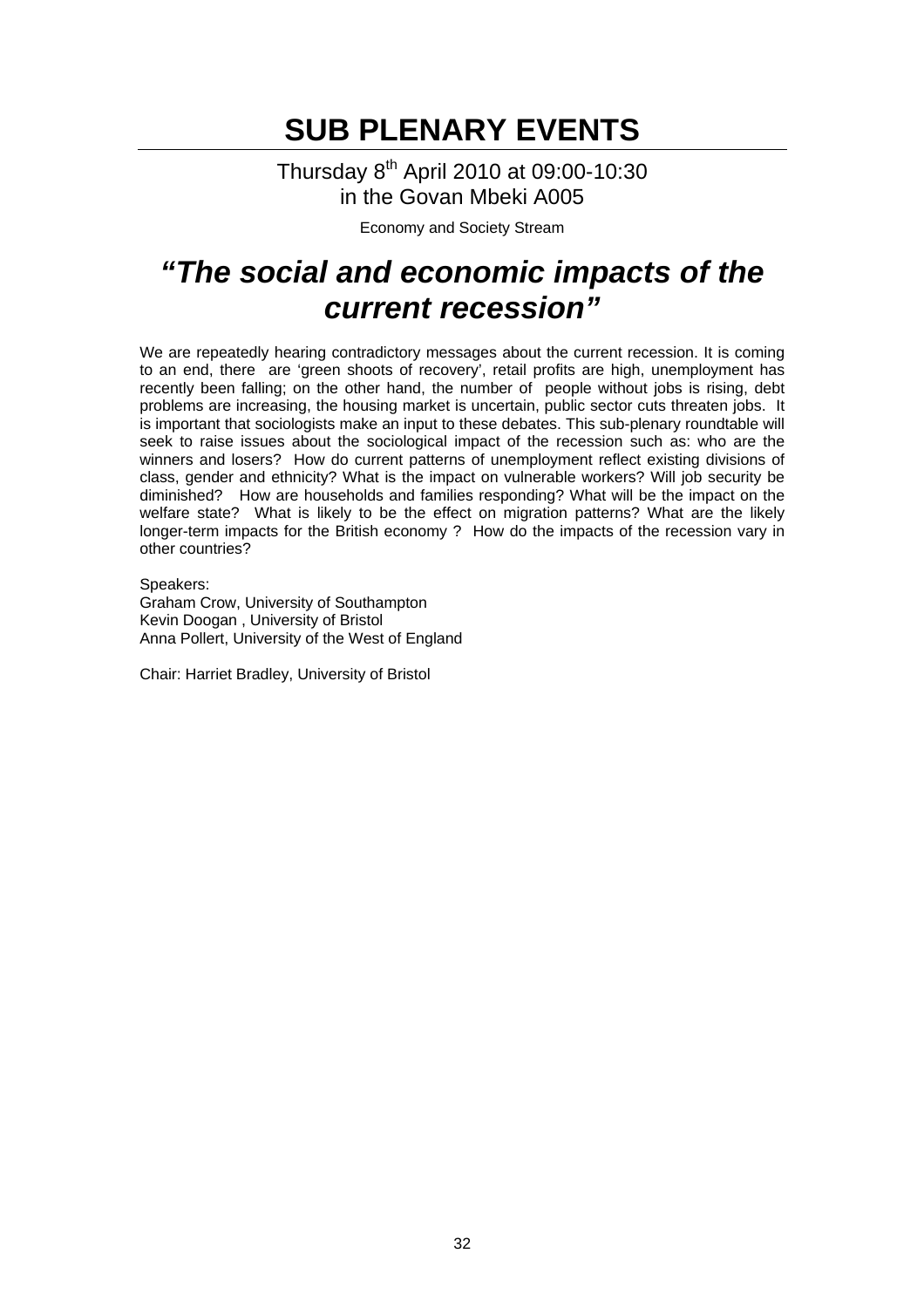### Thursday 8th April 2010 at 09:30-11:00 in George Moore M001

Social Divisions and Social Identities Stream

## *"Migration, Race and Social Cohesion"*

*Solomos, J., Schuster, L. City University London*

### **Migration, Race and Social Cohesion**

In the past decade debates about immigration and race relations have increasingly focused on the question of social and community cohesion. In the aftermath of 9/11, urban unrest and 7/7 there has been a tendency to shift public discourses about race and migration in the direction of talking about social cohesion rather than multiculturalism. This paper will provide a critical examination of key factes of debates around these issues and it will do so by focusing on the changing terms of policy and political discourses about questions of multiculturalism, race relations and British national identity. In doing so we shall be exploring the shifting meanings of social cohesion an the evolving policy agendas in this field.

### *Bloch, A. City University London*

### **Undocumented Migrants in England: Separate Lives and Livelihoods**

Drawing on data from in-depth interviews and testimonies with 75 young undocumented migrants living in England from Brazil, China, Kurds from Turkey, Ukraine and Zimbabwe this paper will explore the everyday lives and networks of these young and often marginalised people focusing on the intersection of employment and networks. The paper examines the ways in which not having papers affects employment options, job search strategies and survival strategies when out of work. Young undocumented migrants tend to be clustered in very limited employment sectors sometimes working in co-ethnic businesses and working long hours for very low pay. Jobs are found though limited social networks and it is these social networks, usually based on trust, that often offer support during periods of unemployment. The paper will show how many young undocumented migrants live separate and excluded lives.

*Chimienti, M. City University London*

### **Migration and Health in Europe: Patterns of Differential Access**

Since 1980 the admission policy of European Member States has become more selective. As a consequence, irregular migration happens to be one of the last ways to enter Europe. Together with restrictions on accessing their territory, Member States have also developed several deterrence measures (dispersal, limitation of financial aid, detention, etc. of asylum seekers). This paper will explore how in this context different states choice of restriction to deal with migrants' health and therefore the patterns of differential access. Up until recently health has benefitted from an exceptional legitimacy such that its negation is unacceptable. But the irregularity of some categories of the population creates tension between the illegitimacy of their situation of residence and the legitimacy of health. In doing so we shall examine the links between the migratory regimes (admission, inclusion policy and sensitivity towards diversity) and public health policy, exploring whether these policies reinforce or contrast each other.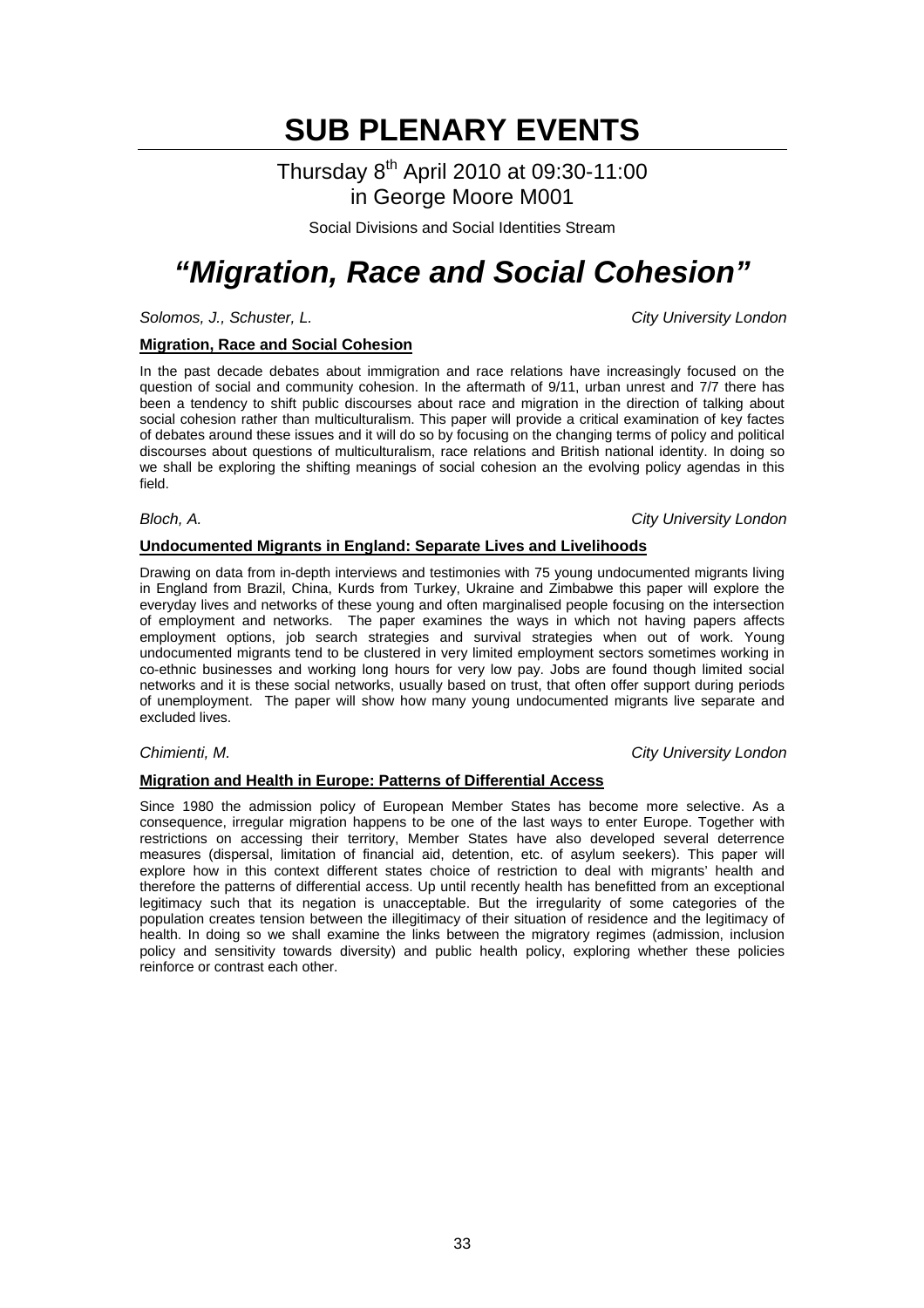Friday 9th April 2010 at 16:30-18:00 in Carnegie Lecture Theatre C001

Religion Stream

## *"Faith, Policy and Action: Reconsidering Religion and Social Justice – how faith communities have been drawn in to the delivery of government policies"*

**Dr Adam Dinham, Director, Faiths & Civil Society Unit, Goldsmiths, University of London** 

Religious faith may seem an unlikely starting point for social justice. Religion, along with politics, is frequently cited as a cause of division, oppression and even war, rather than social justice and the social goods associated with it. Yet religious faith has most emphatically reentered the public lexicon in recent years and is seen, at least from some public policy perspectives, as a force for social good. In particular, faith communities have come to be constructed in policies about them specifically as resources for social justice. This is surprising to many, and in this paper I will explore why, and how this has come about.

My main focus is to consider the things faith communities *do* in relation to social justice, and the challenges and dilemmas posed. Some of these are about the practices of doing social justice. Others are about their implications for the faiths which participate. In exploring what faiths 'do' for, or about, social justice, I will also pay regard to the other part of the equation in the title of the conference – inequalities. This has been a flashpoint for faiths in public policy terms and I will look at how and why this should be the case. Some of this is about attitudes and practices towards women, minority groups and human rights. Another element is differentials in power and capacity between faith traditions and I will consider how this risks consolidating existing proxy inequalities, especially race and class, by reflecting them in faith based engagement too.

In summary, my starting point is that, whilst faith may seem to many an unlikely candidate for social justice, a great deal of faith-based social justice activity is going on. While this may be helpful, it is not always welcomed and in this sense it unsettles what had been assumed to be the 'secular settlement'. Yet a bold and explicit policy context has emerged which engages faiths as civil society actors, and whatever the contests and debates about its legitimacy, it exists and demands a thoughtful response.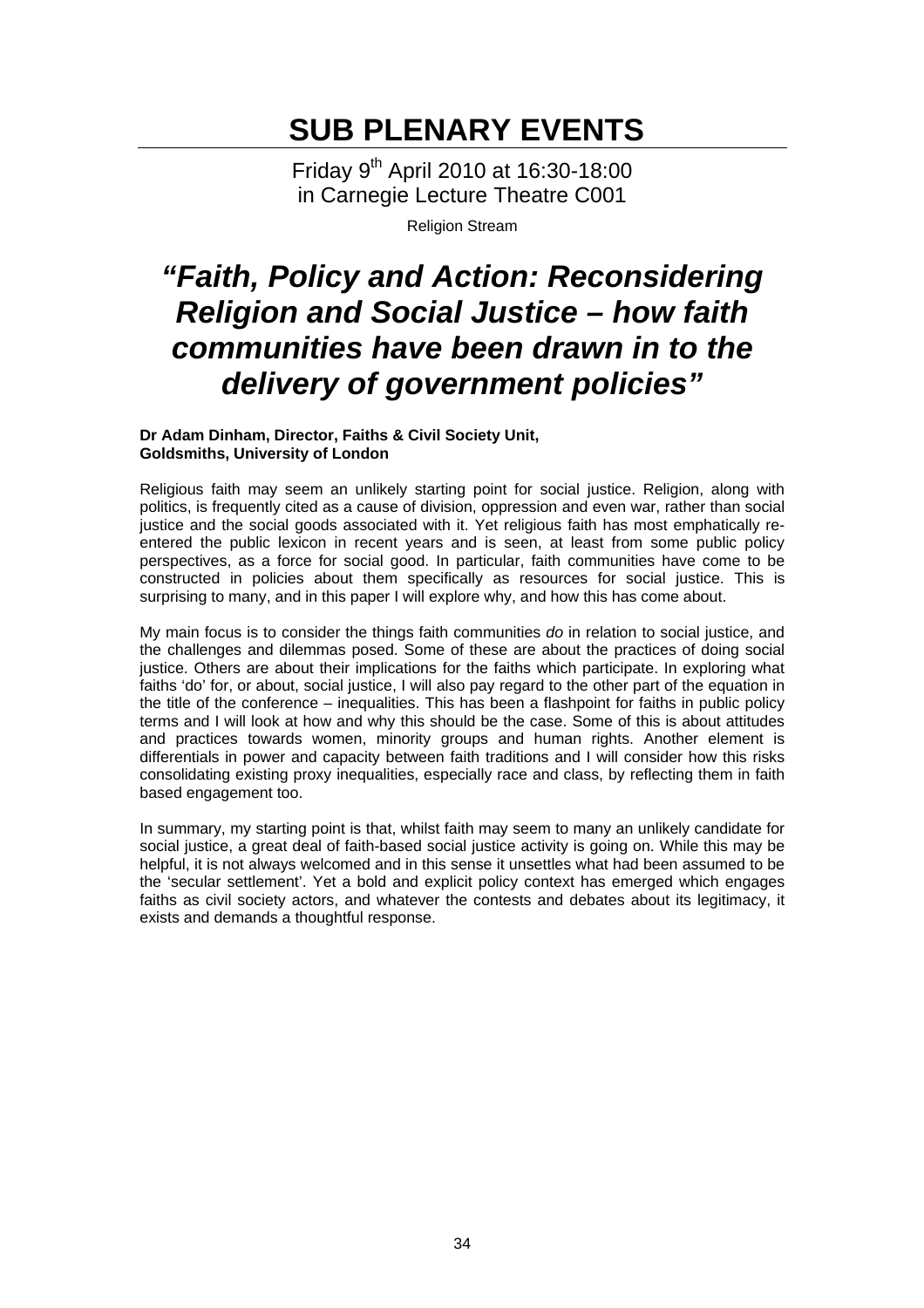Friday 9th April 2010 at 16:30-18:00 in Govan Mbeki A005

Education Stream

## *"Combating instrumentalism through Learning and Teaching Sociology: Opportunities for and Challenges to the Social Justice Agenda"*

This panel of the Researching Students Study Group explores the conference theme of Social Justice and Inequality by focusing on HE lecturers and students engaged in teaching/research and learning respectively. The panel recognises that both groups occupy contradictory positions emphasising instrumentality and possibility. On the one hand, students enter HE after (normally) completing an education that encouraged an instrumental approach to learning (i.e., school testing regimes reinforcing learning to pass exams) which continues into HE, where they arrive aspiring to the credentials (2:1 at least) necessary for 'graduate jobs'. Similarly, HE lecturers are encouraged to achieve results which will both to their university's high standing in League Tables and to contribute develop a more employable workforce. On the other hand, HE lecturers want to engage students in learning which values education as transformative deploying a social justice agenda

Both groups are also more poorly resourced than previously, which results in their work intensification. Students, especially from more diverse backgrounds, often have to work to pay rising HE costs. Lecturers operate in a less well-resourced system with rising student numbers and higher levels of accountability whilst (especially in new universities) facing growing research, administrative and teaching demands. Despite these constraints, a small, but growing, proportion of lecturers and students are developing a commitment to issues of social justice. Papers for this panel explore current are developing a commitment to issues of social justice. challenges to teaching and learning sociology that promote social justice and that seek to engage lecturers and students' political awareness and activism in and outside the university.

### **Public Sociology and Social Justice**

### *Badcock, M., Canaan, J. Birmingham City University*

### In recent years higher education has seen a renewed interest in more activist and interventionist approaches to teaching and learning. Resisting pressures to intertwine these developments too much with the skills and employability agenda, this more creative approach to student learning can contribute directly to promoting social justice amongst students. Directing students to engage in the world around them through their studies adds a previously lacking critical dimension to studying Sociology. This is a particularly timely issue; encouraging such an engagement with issues of social justice, political awareness and activism is extremely pertinent given the current global economic crisis and its local implications for the cities our students live, study and work in.

Based on the experiences of teaching a new Public Sociology degree programme, this paper explores intersections between higher education teaching, student activism and social justice, using case studies to draw out issues that have arisen through the practical teaching of this programme. After outlining the degree programme, this paper will focus on one core module which introduces students to Public Sociology. This module draws on ideas from critical pedagogy and popular education to discuss service learning, activism and political engagement in the context of the neoliberal university, challenging students to think differently about the social world around them and their role in it. The paper will consider how successful this module has been in repositioning Sociology undergraduates, evaluating the potential of programmes such as this to bridge the gap between higher education studies and the public sphere.

### **Diversity? Transformations in the Demography and Values of Teaching Sociology Undergraduates.**

### *Jenkins, C., Swirsky, R.,Wright, D. University of Westminster*

The successful implementation of any teaching and learning strategy depends upon a clear understanding of the needs of students from non-traditional backgrounds which is integral to our University's Widening Participation policy. However, assessment of students' needs must be based on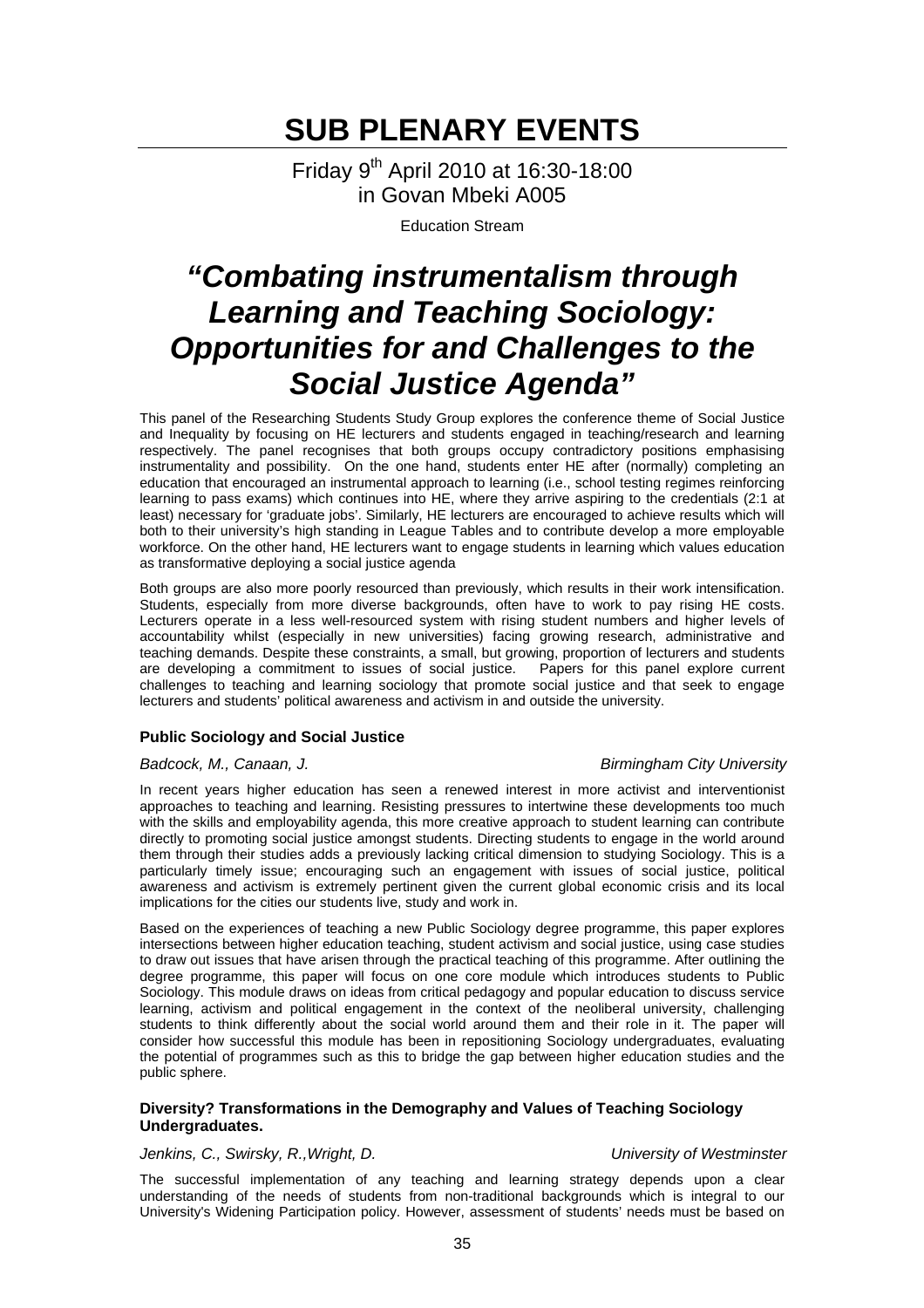accurate identification of the student population, which official data failed to provide. In 2005/6, we first examined the impact of the changing student population on how we teach Sociology. Demographic evidence from this research showed a definite shift over the last 10 years from over 50% White to over 50% Asian students, but within this latter category there is considerable ethnic diversity of which we are only vaguely aware. Moreover, staff perceptions do not accurately match the demographic data as they perceive more homogeneity than diversity in their classrooms. Whilst there is more homogeneity regarding age and gender, it is more complicated regarding ethnicity. A primary concern was how little staff felt they knew about current students and their uncertainty about how best to provide appropriate teaching and support. Specifically, there is a gap between lecturers' expectations of students' knowledge and experience and the 'reality'. This may be due to differences in cultural background, prior education, or the age gap between students and staff - or all three, raising issues about teaching and learning, in particular a possible epistemological clash between student cultures and that of sociology. Without an understanding of lecturers' perceptions, any strategies for WP and more critical engagement with students are a shot in the dark.

### **The Self as Student: variations in the trajectories of first-year university students**

### *McLean, M, Abbas,A.,Ashwin,P., Filippakou, O University of Nottingham*

The 'Pedagogic Quality and Inequality' Project is a three-year ESRC funded research project, which employs the conceptual framework of the educational sociologist Basil Bernstein to examine the effects on students of the teaching, learning and curricula in undergraduate sociology and allied subjects in four universities in England that have different reputations. In the first year of the project, a combination of approximately 90 lifegrids and interviews with first-year students allowed the researchers to analyse the complex relationships between students' backgrounds, their experiences of higher education and their wider lives. The codes agreed on by the research team covered the aspects of students' lives that they talked about: personal circumstances; previous education/employment; peers; educational programme: pedagogy and content; the wider university; current identity; future identities; and, relationship to wider world. Analysis was undertaken with Nvivo and aimed both for a sense of each student in relation to these themes; and pooled the data to look at themes. The 'self as student' emerged at the centre of narratives about varying trajectories shaped by evoked pasts, experienced presents and imagined futures.

### **Addressing the Hidden Curriculum in an Increasingly Regulated Higher Education System**

#### *O'Donnell, M. H. Westminster University*

This paper has two aims. The first is to describe key aspects of the transformation of the hidden curriculum in higher education from the early nineteen nineties. It is argued that the hidden curriculum contributes to a now dominant educational discourse termed market managerialism. This phrase indicates characteristics associated with both quasi-markets and with the rise of professional and administrative tiers of management. It is proposed that this system is reshaping the hidden curriculum and relatedly increasing inequalities. The concept of performativity is employed to analyse the operation of the hidden curriculum at the micro/meso levels. A counter view that the new system 'frees up' academics to teach and research is addressed. Second, is to outline a different discourse and practice than the dominant one. Reference is made to Gleeson and Knights' (2006) suggestion that academics should mediate between the public and private sectors. Arguments favouring more critical education are discussed although unqualified support is not given for a revival of professional authority. The terms progressive and (participatory) democratic indicate a promising direction of reform albeit that they are unfashionable and appear unappealing to those in power. However linking them with citizenship education and competence in civil society may revitalize them. The focus of the paper is mainly on organisational structures rather than formal curriculum-content because it is through structures that the hidden curriculum operates.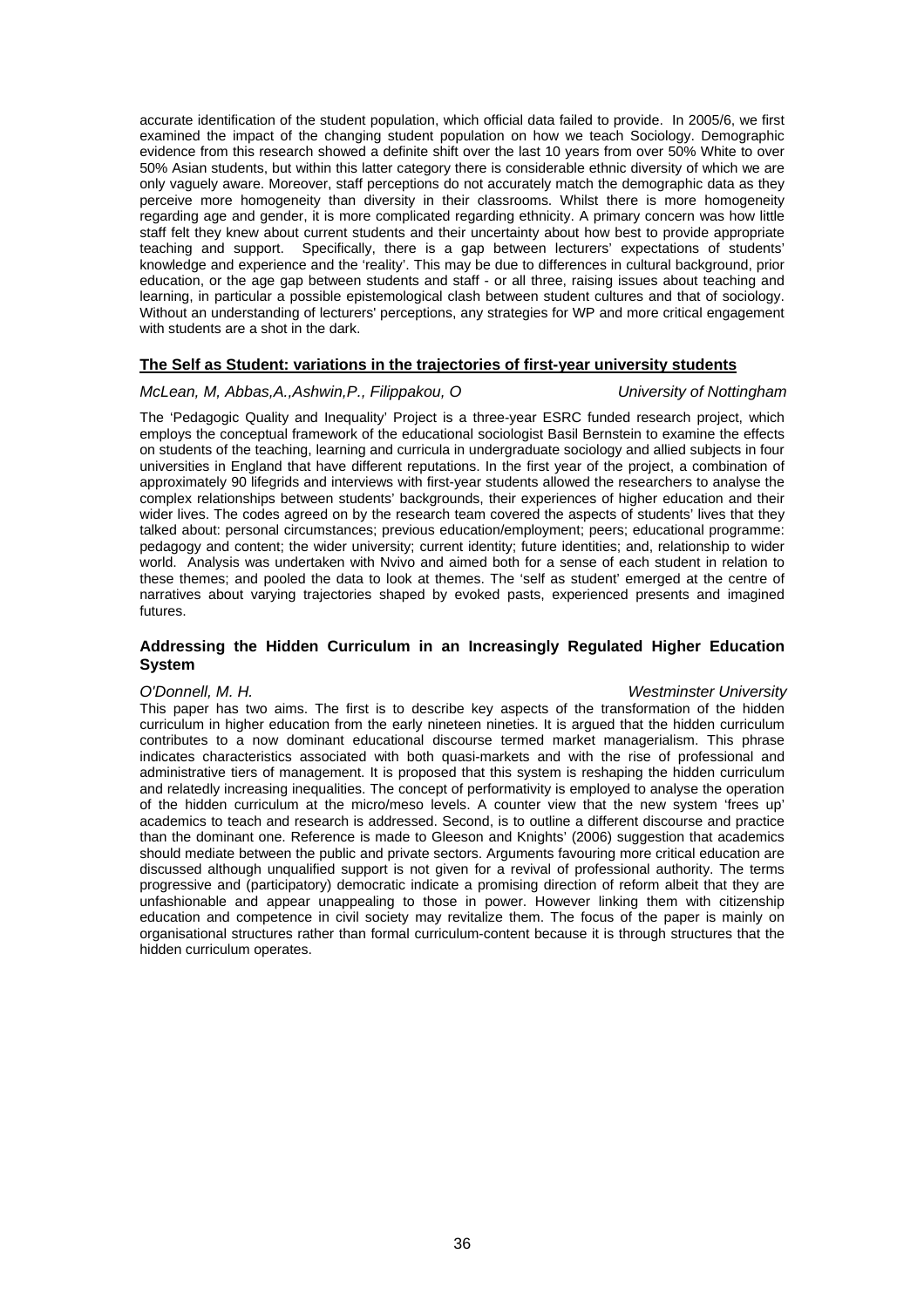Friday 9th April 2010 at 16:30-18:00 in George Moore M001

Families, Relationships, Lifecourse Stream

## *"Moments of intimate citizenship in multicultural Europe: the FEMCIT project"*

*Roseneil, S.; Crowhurst, I.; Hellesund, T.; Birkbeck Institute for Social Research Santos, A.C.; Stoilova, M.*

Social theorists have identified the post 1960s women's movement as a key driver in the transformation of intimacy in Europe (Castells, 1997; Giddens, 1992; Beck and Beck-Gernsheim, 1995), but there has been little research that explores the role that women's movements, and other movements for gender and sexual equality and change, have played in reconfiguring personal life. The "Intimate Citizenship" workpackage of the EU-funded FEMCIT research project is investigating, across four contrasting European nation-states, how intimate citizenship, as state practice and lived experience, has been affected by feminism and other social movements, particularly for people living outside the conventional western nuclear family. Using the biographical-narrative interpretive method, we have carried out 64 interviews with single people, lesbians, gay men, and those in same-sex relationships, people in living apart together relationships, and people living in shared housing, from majority national/ ethnic groups, and from minoritized/ racialized groups, in Bulgaria, Norway, Portugal and the United Kingdom.

This panel consists of five short, interrelated papers. The first, by Roseneil, sets out the questions that have driven the research, and outlines the research design and methodology. This is followed by papers by Stoilova, on Bulgaria, Hellesund, on Norway, Santos, on Portugal and Crowhurst, on the UK, which present findings of the research, focusing on the analysis of "moments of intimate citizenship" and interrogating the ways in which feminism and other social movements might have impacted on the biographies and narratives of the interviewees.